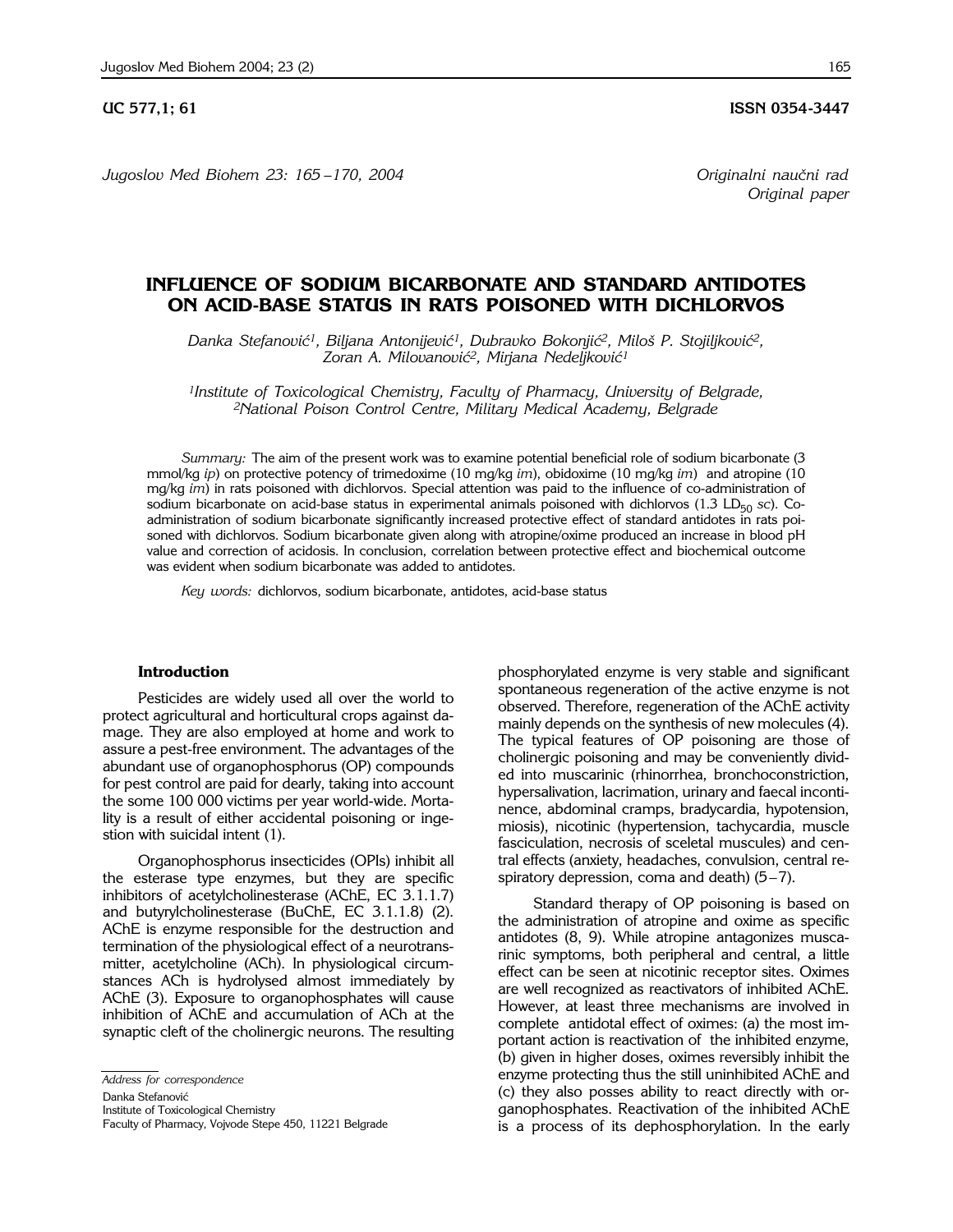phase of this process specific orientation of an oxime toward the active center of enzyme occurs. Later on, an intermediary complex oxime-phosphorylated enzyme is created, leading to a nucleophilic attack toward phosphorus atom attached to the active site of the enzyme. This oxime-OP complex is then split off, leaving the regenerated enzyme  $(10-12)$ .

Despite the fact that effects of OPs were extensively investigated and well documented, there is still a wide range of problems concerning therapeutic approaches to the OP poisoning. Until today, oxime that possesses properties of a »universal« AChE reactivator has not been synthesised. Therefore, oximes are not equally effective in antagonizing the toxicity of structurally different OPs. It has been shown that among the currently used oximes trimedoxime (TMB-4) (1,3-bis-(4-hydroxyiminomethyl-pyridinium)-1-propane dichloride) and obidoxime (LüH-6) (bis-(4-hydroxyiminomethyl-pyridinium)-1-methylether dichloride) are very efficient antidotes in poisonings caused by the majority of OP insecticides (13). During the last few years further improvement of the therapy was also made with the introduction of sodium bicarbonate. It was reported that administration of sodium bicarbonate potentiated therapeutic activity of atropine in acute OP poisonings  $(14-17)$ .

In that respect the aim of the present work was to examine potential beneficial role of sodium bicarbonate on antidotal potency of trimedoxime, obidoxime and atropine in rats poisoned with OP insecticide dichlorvos (DDVP) (O,O-dimethyl-O-(2,2-dichlorvinyl) phosphate). Additionally, special attention was paid to the influence of co-administration of sodium bicarbonate on acid-base status in experimental animals treated with DDVP.

## **Material and Methods**

*Chemicals*. Dichlorvos was purchased from CIBA, Basel, Switzerland. Trimedoxime and obidoxime were obtained from the Military Medical Institute, Belgrade. The pyrite of tested oximes was analyzed by HPLC technique and it was greater than 99%. Atropine sulphate was purchased from Sigma Chemical Company, St. Louis, MO, USA. All the other chemicals of analytical grade were purchased from the commercial sources. Stock solution of dichlorvos was prepared in isopropanol. Oximes were dissolved in distilled water and diluted to the required concentration immediately before use.

Animal experiments. Males Wistar rats (180-240 g) were obtained from the Military Medical Academy, Belgrade. Experimental animals were acclimatised for at least one week prior to use and received food and tap water *ad libitum.* 

In order to examine protective effect of a specific antidote five groups of experimental animals ( $n = 8$ ) per group) were poisoned subcutaneously (*sc*) with increasing doses of dichlorvos. Immediately thereafter rats were treated with atropine 10 mg/kg *im*, oximes 10 mg/kg *im* and sodium bicarbonate 3 mmol/kg *ip.* These antidotes were administered either as single regimens or in combinations. After the 24-hours survival registration, median lethal doses  $(LD_{50})$  were calculated according to the method of Litchfield and Wilcoxon (18) with 95 % confidence limits. Protective indices (PIs) were calculated according to the following equation:

$$
PI (antidote) = \frac{LD_{50} (DDVP + antidote)}{LD_{50} (DDVP)}
$$

In the biochemical sets of experiments pH and concentration of bicarbonate anion in arterial blood were measured by the Blood Gas Analyzer  $-$  BGM (model IL 1312), Instrumentation Laboratory, Lexington, USA. Arterial blood samples were drawn by intracardial puncture using heparinised syringe and kept on ice until analyzing. In the first part of biochemical experiments, aimed to find out (optimal) time interval relevant for the assessment of acid-base status, arterial blood samples were collected 10, 20 and 30 min after the administration of NaHCO<sub>3</sub> 3 mmol/kg *ip*.

Within the second part of biochemical experiments, when the time period between the application of tested substances and arterial blood sampling was fixed at 10 minutes, rats were poisoned with dichlorvos 1.3  $LD_{50}$  *sc* and immediately thereafter treated with atropine 10 mg/kg *im*, oximes 10 mg/kg *im* and sodium bicarbonate 3 mmol/kg *ip* either as single regimens or in combinations.

*Data analysis*. Statistical significance was determined by means of Student's t-test and Mann-Whitney U-test, and differences were considered significant when  $p < 0.05$ ,  $p < 0.01$  and  $p < 0.001$ .

## **Results**

Co-administration of sodium bicarbonate significantly increased the protective effects of standard antidotes in rats poisoned with dichlorvos (*Table I*). Addition of bicarbonate increased PIs of atropine, trimedoxime and obidoxime 1.72, 2.27 and 2.07 times, respectively. Obidoxime given alone ensured better protection of experimental animals then trimedoxime, i.e. PI value of obidoxime was 2.59 times greater than that of trimedoxime.

Blood pH and bicarbonate anion concentration were extremly affected 10 min after sodium bicarbonate injection (*Table II*). This time interval was then used as fixed time throughout the second sets of experiments.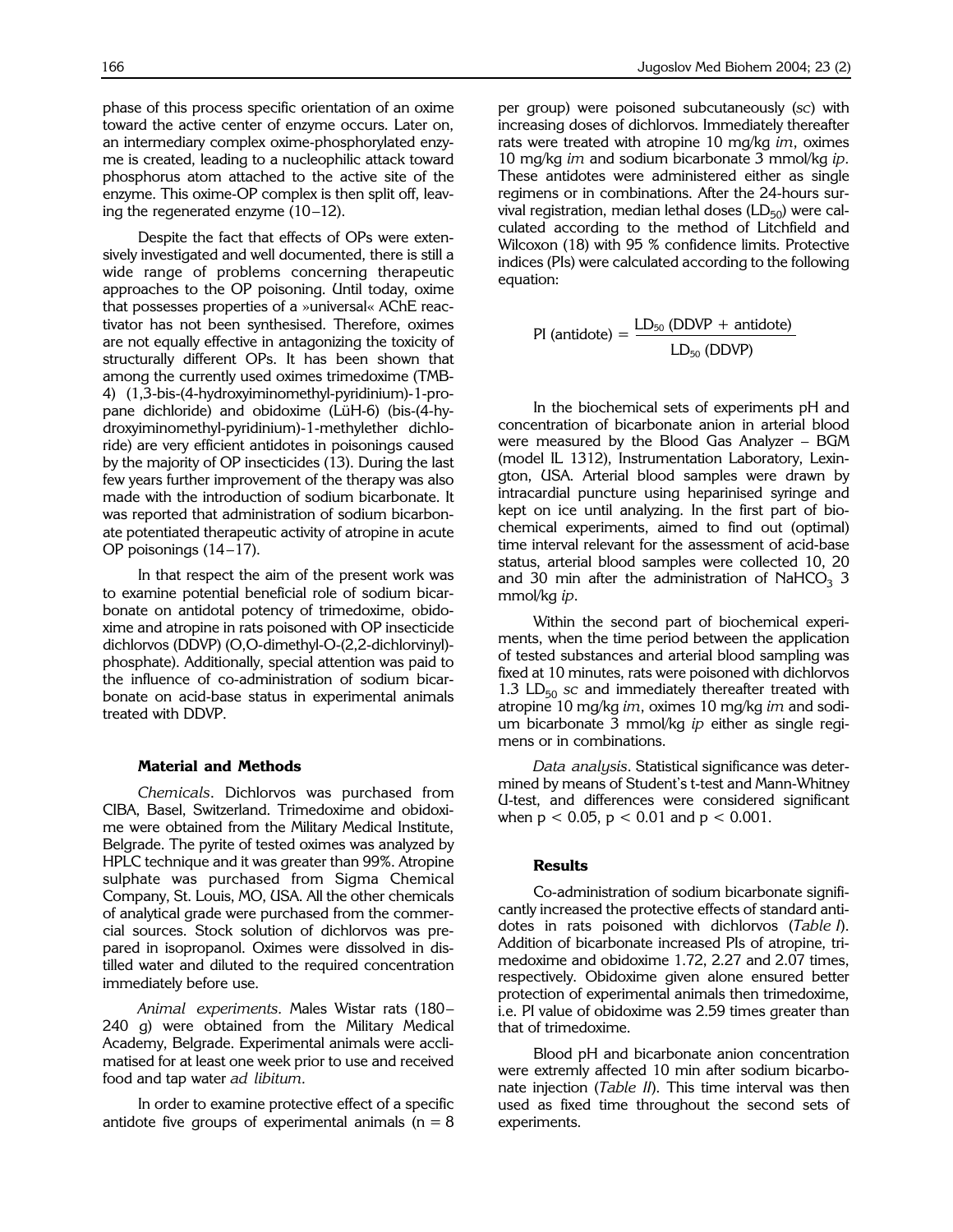Table I Protective effect of antidotes in rats poisoned with DDVP

| Treatments <sup>1</sup>                             | $LD_{50}$ mg/kg<br>(95% confidence limits) | РI     |
|-----------------------------------------------------|--------------------------------------------|--------|
| <b>DDVP</b>                                         | 8.19 (6.99 - 9.58)                         |        |
| $DDVP + atropine$                                   | 26.62 (24.19 - 29.29)                      | 3.25   |
| $DDVP + NaHCO3$                                     | 9.40 (6.53–13.54)                          | 1.15   |
| $DDVP + atropine +$<br>NAHCO <sub>3</sub>           | 45.81 (41.08-51.08)                        | 5.59a  |
| $DDVP + TMB-4$                                      | 39.63 (35.96 - 43.67)                      | 4.84   |
| $DDVP + TMB-4 + atropine$                           | 369.14 (351.03-388.18)                     | 45.08  |
| $DDVP + TMB-4 + NaHCO3$                             | 90.10 (71.28–113.87)                       | 11.00b |
| $DDVP + TMB-4 + atropine$<br>$+$ NaHCO <sub>3</sub> | 386.77 (365.88 - 408.85)                   | 47.23  |
| $DDVP + LiH-6$                                      | 102.85 (88.72-119.24)                      | 12.56  |
| $DDVP + LüH-6 + atropine$                           | 358.22 (316.74-405.13)                     | 43.75  |
| $DDVP + LüH-6 + NaHCO3$                             | 213.63 (195.10-233.92)                     | 26.09c |
| $DDVP + LüH-6 + atropine$<br>$+$ NaHCO <sub>3</sub> | 350.33 (316.20–388.13)                     | 42.78  |
|                                                     |                                            |        |

ap<0.05 significantly different from the group treated with atropine alone

 $b$ p<0.05 significantly different from the group treated with TMB-4 alone

cp<0.05 significantly different from the group treated with LüH-6 alone

1 TMB-4 (10 mg/kg *im*), LüH-6 (10 mg/kg *im*), atropine (10 mg/kg *im*) and NaHCO<sub>3</sub> (3 mmol/kg ip) were given immediately after the increasing doses of DDVP (*sc*).

Table II Acid-base status in rats treated by  $NafCO<sub>3</sub>$ (3 mmol/kg *ip*) during 30 min time period after administration. All values are mean  $\pm$  Sd of n=6 animals.

| Time (min) after<br>administration     | рH              | $HCO3-$ (mmol/L)   |  |  |
|----------------------------------------|-----------------|--------------------|--|--|
|                                        | $7.43 \pm 0.03$ | $22.40 \pm 2.12$   |  |  |
| 10                                     | $7.47 \pm 0.08$ | $29.80 \pm 2.96$ b |  |  |
| 20                                     | $7.44 \pm 0.04$ | $26.87 \pm 3.71$ a |  |  |
| 30                                     | $7.44 + 0.03$   | $25.03 \pm 2.83$   |  |  |
| $a, b_p$ < 0.05, 0.001 <i>vs</i> 0 min |                 |                    |  |  |

Administration of minimal absolute lethal dose  $(1.3 \text{LD}_{50})$  of DDVP induced statisticaly significant decrease in blood pH value, while bicarbonate anion concentration remained almost the same as in the group that received saline (*Table III*). Introduction of atropine had no influence on tested biochemical parameters in rats poisoned with DDVP. Sodium bicarbonate given along with atropine produced an increase in blood pH value and correction of acidosis. Therefore, tested biochemical parameters were statisticaly different from the both atropine and saline groups (*Table III*).

|                   | Table III Acid-base status in rats 10 min         |  |  |  |
|-------------------|---------------------------------------------------|--|--|--|
|                   | after the treatment. All values are mean $\pm$ Sd |  |  |  |
| of $n=6$ animals. |                                                   |  |  |  |

| Treatment <sup>1</sup> | рH                           | $HCO3-$ (mmol/L)          |
|------------------------|------------------------------|---------------------------|
| Saline                 | $7.42 \pm 0.05$              | $22.56 \pm 2.37$          |
| <b>DDVP</b>            | $7.11 \pm 0.20$ <sup>a</sup> | $23.15 \pm 2.12$          |
| NAHCO <sub>3</sub>     | $7.47 \pm 0.08$              | $29.80 \pm 2.96$ a2, b1   |
| $DDVP + atropine$      | $7.14 \pm 0.18$              | $22.48 \pm 4.11$          |
| $DDVP + atropine$      | $7.39 \pm 0.07$ b1, c        | $26.92 \pm 2.75$ al, b, c |
| $+$ NaHCO <sub>3</sub> |                              |                           |

a, a1, a2 -  $p < 0.05$ , 0.01, 0.001 significantly different from the saline group

 $b, b1-p < 0.05, 0.01$  significantly different from DDVP group  $c$  - p < 0.05 significantly different from DDVP + atropine group

<sup>1</sup> Atropine (10 mg/kg *im*) and/or NaHCO<sub>3</sub> (3 mmol//kg *ip*) were given immediately after the DDVP  $(1.3 \text{ LD}_{50} \text{ sc})$ .





Administration of either of the oximes or their combinations with sodium bicarbonate significantly increased arterial blood pH in rats poisoned with dichlorvos (7.11  $\pm$  0.20). Mean blood pH values of trimedoxime and obidoxime treatments were 7.35 and 7.33, respectively (*Figure 1*). Although statistical difference was not seen the mean blood pH of the groups treated with combination (oxime plus  $NafCO<sub>3</sub>$ ) was higher than in the groups that received oxime only. Concentrations of  $HCO<sub>3</sub><sup>-</sup>$  in the groups treated with  $NaHCO<sub>3</sub>$  and/or oximes were lower than in animals poisoned by dichlorvos (*Figure 2*). Furthermore, higher bicarbonate concentrations were obtained when combinations were applied, while mean concentration of bicarbonate anion in obidoxime plus sodium bicarbonate group that amounted 19.75 mmol/L was even statistically different from the average of 15.88 mmol/L calculated for the group of experimental animals treated with obidoxime only (*Figure 2*).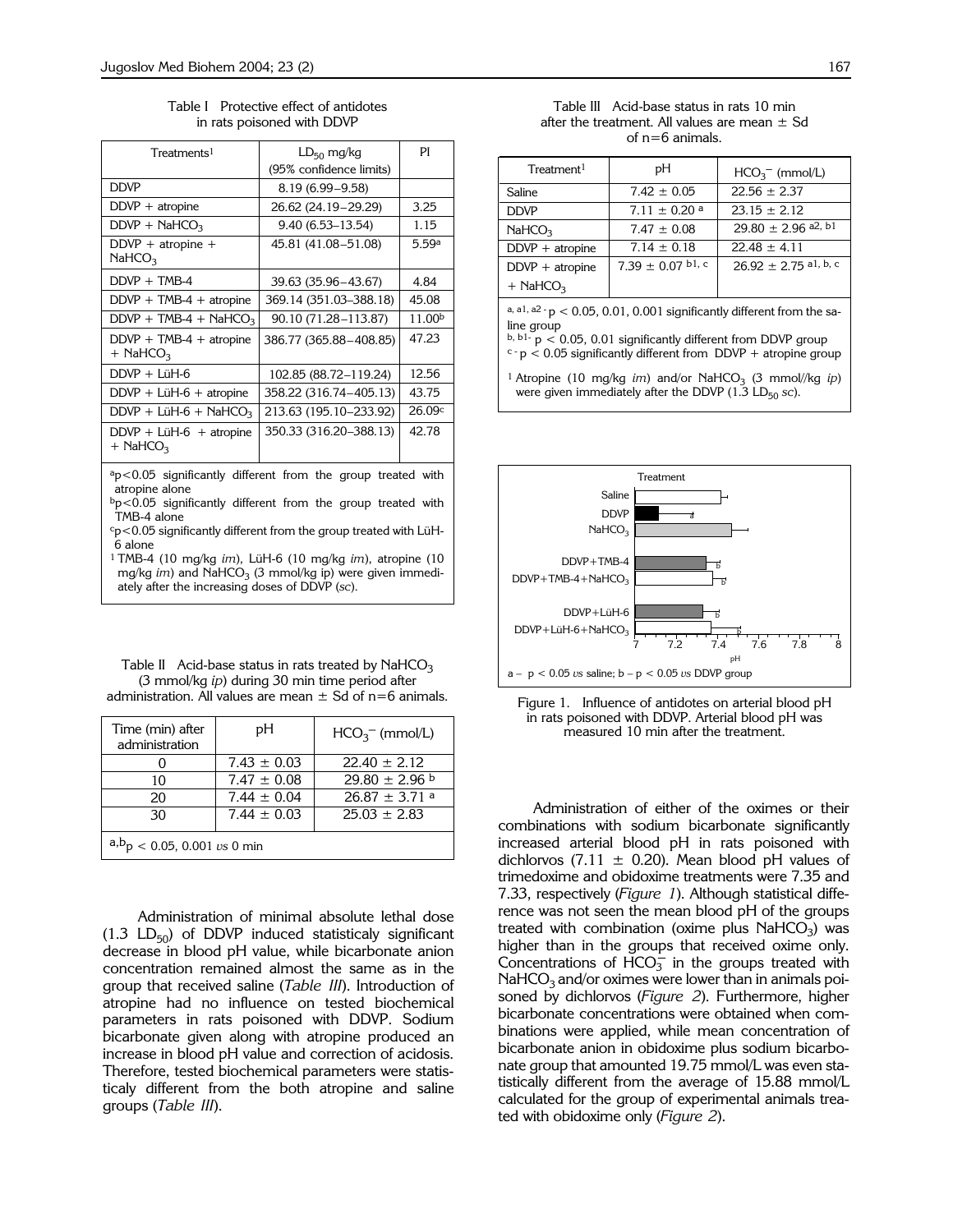

Figure 2. Influence of antidotes on bicarbonate anion concentration in arterial blood of rats poisoned with DDVP. Concentration of bicarbonate anion was measured 10 min after the treatment.

## **Discussion**

Animal studies previously published suggested that sodium bicarbonate therapy favorably decreased mortality rate in organophosphate poisonings (15, 16). Bajgar et al. (15) examined potential beneficial role of sodium bicarbonate (3 mmol/kg *ip*) in rats intoxicated with  $2 L D_{50}$  *sc* of sarin, dichlorvos or pyridostigmine. It was reported that administration of bicarbonate had therapeutic effect in organophosphate and pyridostigmine intoxications, even more when combined with atropine. The results obtained in our study are in agreement with those published earlier, since co-administration of sodium bicarbonate significantly improved protective effect of atropine as well as of the oximes (trimedoxime and obidoxime) used as antidotes in poisoning caused by dichlorvos (*Table I*).

Clinicians also reported successful management of OP intoxicated patients by using infusions of sodium bicarbonate (14, 16, 17). In the study published by Balali-Mood et al. (14), patients with known OP poisoning (manly suicide) were treated intravenously with atropine plus sodium bicarbonate (3 mEq/kg over one hour, followed by 3 mEq/kg in 1 L of dextrose per day until recovery/death). According to the clinical outcome, authors concluded that sodium bicarbonate could be usefull as a part of therapeutic regimen in human OP poisoning. Further study of the same group of authors (constant infusion of sodium bicarbonate,  $5-6$  mEq/kg in one hour, followed by  $5-6$ mEq/kg in the next 23 hours and the same amount every day until recovery/death) showed that high doses of sodium bicarbonate significantly decreased the total atropine dose used in patients acutely poisoned with OP pesticides (17).

Early findings on this topic (19) demonstrated that bicarbonate pretreatment along with standard therapy in rats poisoned with diisopropil fluorophosphate appreciably enhanced the therapeutic efficacy of pralidoxime chloride, with the shift of PI from 7.63 to 11.7. In order to explain the mode of action of bicaronates, the same authors also investigated pharmacokinetic properties of pralidoxime proving that bicarbonate application led to a significant increase in oxime distribution into the tissue compartment. Having in mind these facts, it could be assumed that the enhancement of the appearent distribution volumes of oxime in central and peripheral compartments would induce better reactivation of inhibited AChE in target tissues. However, introduction of sodium bicarbonate did not improve either trimedoxime or obidoxime reactivating potencies in rats poisoned with dichlorvos, i.e. significant increase in brain, diaphragmal and erythrocyte AChE activities was not obtained in our previous experiments (20).

In severe OP poisoning among the other clinical manifestations appearance of a life-threatening respiratory depression followed by the oncet of dyspnoea and apnoea produces acid-base disturbances i.e. acidosis (13). In our study dichlorvos produced a decrease in the blood pH value, while bicarbonate anion concentration was almost as in the control group (*Table III*). Previous studies using domestic pigs percutaneously exposed to VX have demonstrated statistically significnt elevation in  $K^+$ , inorganic phosphates,  $pCO<sub>2</sub>$  and tCO<sub>2</sub>, that occurred at the time of apnoea as well as the decrease in arterial blood pH (21). Bicarbonate anion concentration and blood pH value observed in atropine treatment did not correlate with its protective efficacy (*Tables I, III*). However, good correlation between protection and biochemical outcome was evident when sodium bicarbonate was added to atropine.

Trimedoxime and obidoxime, known as potent reactivators especially in OP insecticide intoxications (22, 23), led probably via indirect pathway to the correction of acidosis produced by DDVP (*Figure 1*). In these treatments as a part of compensatory mechanisms depletion of bicarbonates was also detected ( $Figure 2$ ). Addition of NaHCO<sub>3</sub> to both oximes provided better protection (*Table I*) and reversal of induced biochemical changes in rat arterial blood (*Figures 1, 2*).

Most of the OPs are hydrolysed more rapidly at an alkaline pH. Beneficial action of sodium bicarbonate could be at least explained by the change in the rate of hydrolyses of OP relative to blood pH thus inducing increase of elimination rate. On the other hand, correction of acidosis as a supportive measure appeared to be valuable procedure that potentiated antidotal properties of currently used antidotes. To find the exact mechanism of sodium bicarbonate action, further experiments are required.

*Acknowledgment:* This work was supported by grant 1432 from the Ministry of Science, Technology and Development, Republic of Serbia.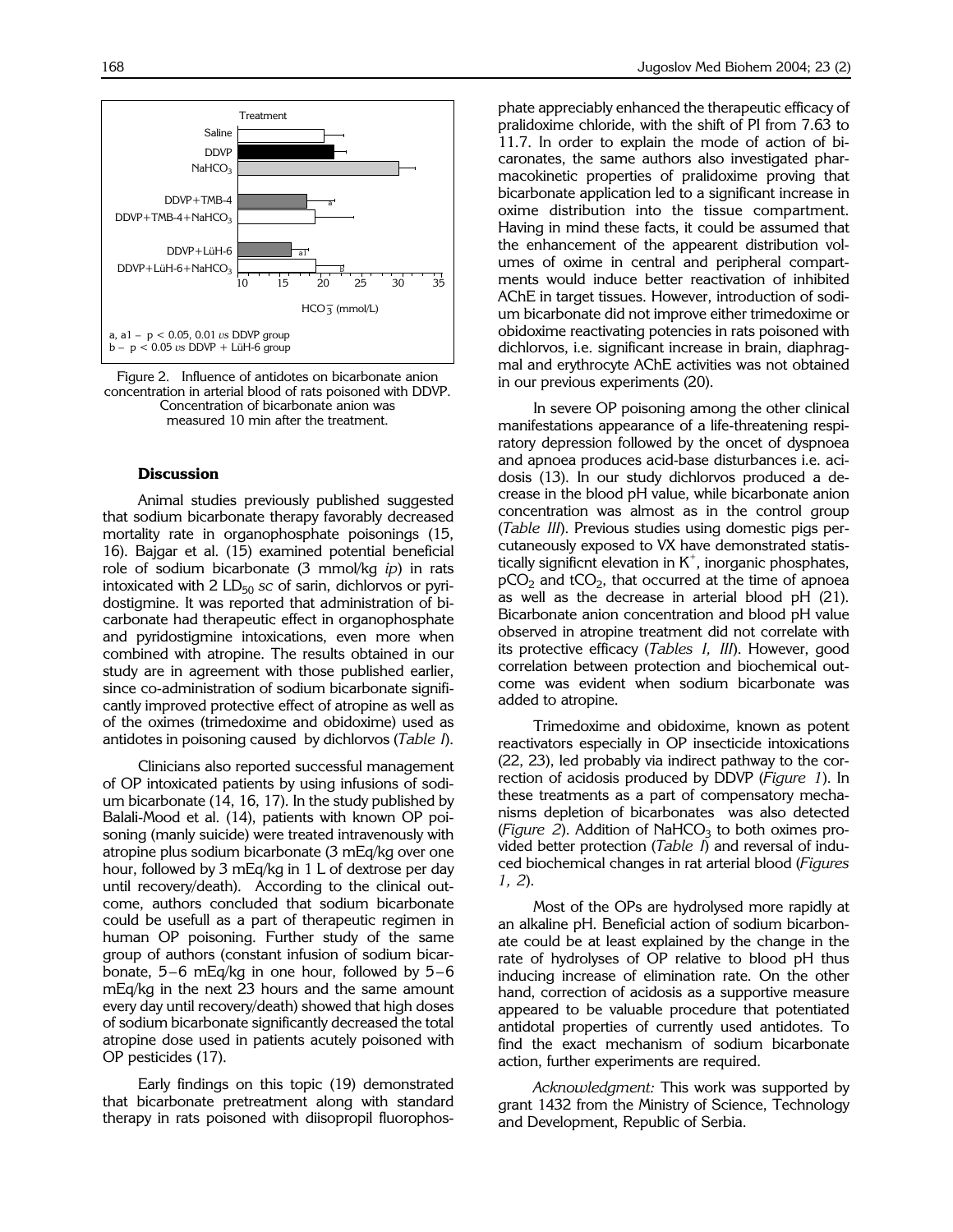## UTICAJ NATRIJUM BIKARBONATA I STANDARDNIH ANTIDOTA NA ACIDO-BAZNI STATUS PACOVA TROVANIH DIHLORVOSOM

Danka Stefanović<sup>1</sup>, Biljana Antonijević<sup>1</sup>, Dubravko Bokonjić<sup>2</sup>, Miloš P. Stojiljković<sup>2</sup>, Zoran A. Milovanović<sup>2</sup>, Mirjana Nedeljković<sup>1</sup>

*1Institut za toksikolo{ku hemiju, Farmaceutski fakultet, Beograd 2Nacionalni centar za kontrolu trovanja, Vojnomedicinska akademija, Beograd*

Kratak sadržaj: Cilj rada je bio da se ispita efekat natrijum bikarbonata (3 mmol/kg *ip*) na zaštitni potencijal trimedoksima (10 mg/kg *im*), obidoksima (10 mg/kg *im*) i atropina (10 mg/kg *im*) u pacova trovanih dihlorvosom. Posebna pažnja je posvećena uticaju kombinacija natrijum bikarbonata i antidota na acido-bazni status eksperimentalnih životinja trovanih dihlorvosom (1.3 LD<sub>50</sub>). Primena kombinacija sa natrijum bikarbonatom značajno je povećala zaštitne efekte standardnih antidota, a došlo je i do porasta vrednosti pH krvi i korekcije acidoze. Takođe, moglo se zaključiti da kada je natrijum bikarbonat dat zajedno sa atropinom/oksimom postoji jasna korelacija između dobijenih zaštitnih efekata i testiranih biohemijskih parametara.

Ključne reči: dihlorvos, natrijum bikarbonat, antidoti, acido-bazni status

### **References**

- 1. Karalliedde L, Eddleston M, Murray V. The global picture of organophosphate insecticide poisoning. In: Karalliedde L, Feldman S, Henry J, Marrs T, editors. Organophosphates and health. London: Imperial College Press, 2001: 431-73.
- 2. Aldridge WN, Reiner E. Enzyme inhibitors as substrates: interactins of esterases with esters of organophosphorus and carbamic acids. In: Neuberger A, Tatum EL, editors. North-Holland research monographs frontiers of biology, vol. 26. Amsterdam, London: North-Holland Publishing Company, 1972.
- 3. Taylor P. Anticholinesterase agents. In: Hardman JG, Limbird LE, Molinoff PB, Ruddon RW, Gilman AG, editors. Goodman and Gilman's The pharmacological basis of therapeutics. <sup>9</sup>th edition. New York: McGraw-Hill, 1996: 161-76.
- 4. Reiner E, Pleština R. Regeneration of cholinesterase activities in humans and rats after inhibition by O,Odimethyl-2,2-dichlorvinyl phosphate. Toxicol Appl Pharmacol 1979; 49: 451-54.
- 5. Namba T, Nolte CT, Jackrel J, Grob D. Poisoning due to organophosphate insecticides. Acute and chronic manifestations. Am J Med 1971; 50: 475-92.
- 6. Briggs CJ, Simons KJ. Recent advances in the mechanism and treatment of organophosphorus poisoning. Pharm Int 1986; 7: 155-59.
- 7. Rivett K, Potgieter PD. Diaphragmatic paralysis after organophosphate poisoning. S Afr Med J 1987; 72: 881-82.
- 8. Leadbeater L. When all else fails. Chem Br 1988; 24 (7): 683-86.
- 9. Dunn MA, Sidell FR. Progress in medical defense against nerve agents. J Am Med Assoc 1989; 262 (5): 649-52.
- 10. De Jong LPA, Wolring GZ. Inhibition of acetylcholinesterase by N-alkylpyridinium-2-aldoxime salts. Croat Chem Acta 1975; 47: 383-91.
- 11. De Jong LPA, Wolring GZ. Effect of 1-(ar)-2-hydroxyiminomethyl-pyridinium salts on reactivation and aging of acethylcholinesterase inhibited by ethyl dimethylphoshoramido-cyanidate (Tabun). Biochem Pharmacol 1978; 27: 2229-37.
- 12. Markov M, Maksimović M, Binenfeld Z. Direktna reakcija piridinskih oksima sa organofosfornim jedinjenjima. Arh Hig Rada Toksikol 1984; 35: 263-68.
- 13. Bismuth C, Inns RH, Marrs TC. Efficacy, toxicity and clinical use of oximes in anticholinesterase poisoning. In: Ballantyne B, Marrs TC, editors. Clinical and experimental toxicology of organophosphates and carbamates. Oxford: Butterworth-Heinemann, 1992: 555-77.
- 14. Balali-Mood M, Shahab-Ahmadi A, Salimifar M, Shariate M. Effects of sodium bicarbonate in human organophosphate poisoning [abstract]. Chemical and Biological Medical Treatment Symposium III; 2000 May 7-12; Spiez, Switzerland: 26.
- 15. Bajgar J. The treatment of intoxication with selected organophosphates and a carbamate: comparison of different therapeutic approaches. Proceedings of CBMTS-Industry II, World Congress on Chemical and Biological Terrorism: 2001 Apr 22-27; Dubrovnik, Croatia. 2001:  $180 - 84.$
- 16. Karalliedde L, Szinicz L. Management of organophosphorus compound poisoning. In: Karalliedde L, Feldman S, Henry J, Marrs T, editors. Organophosphates and health. London: Imperial College Press, 2001:  $257 - 94.$
- 17. Balali-Mood M, Ayati MH, Ali-Akbarian H. Effects of high doses of sodium bicarbonate in acute organophospate pesticide poisoning [abstract]. Chemical and Biological